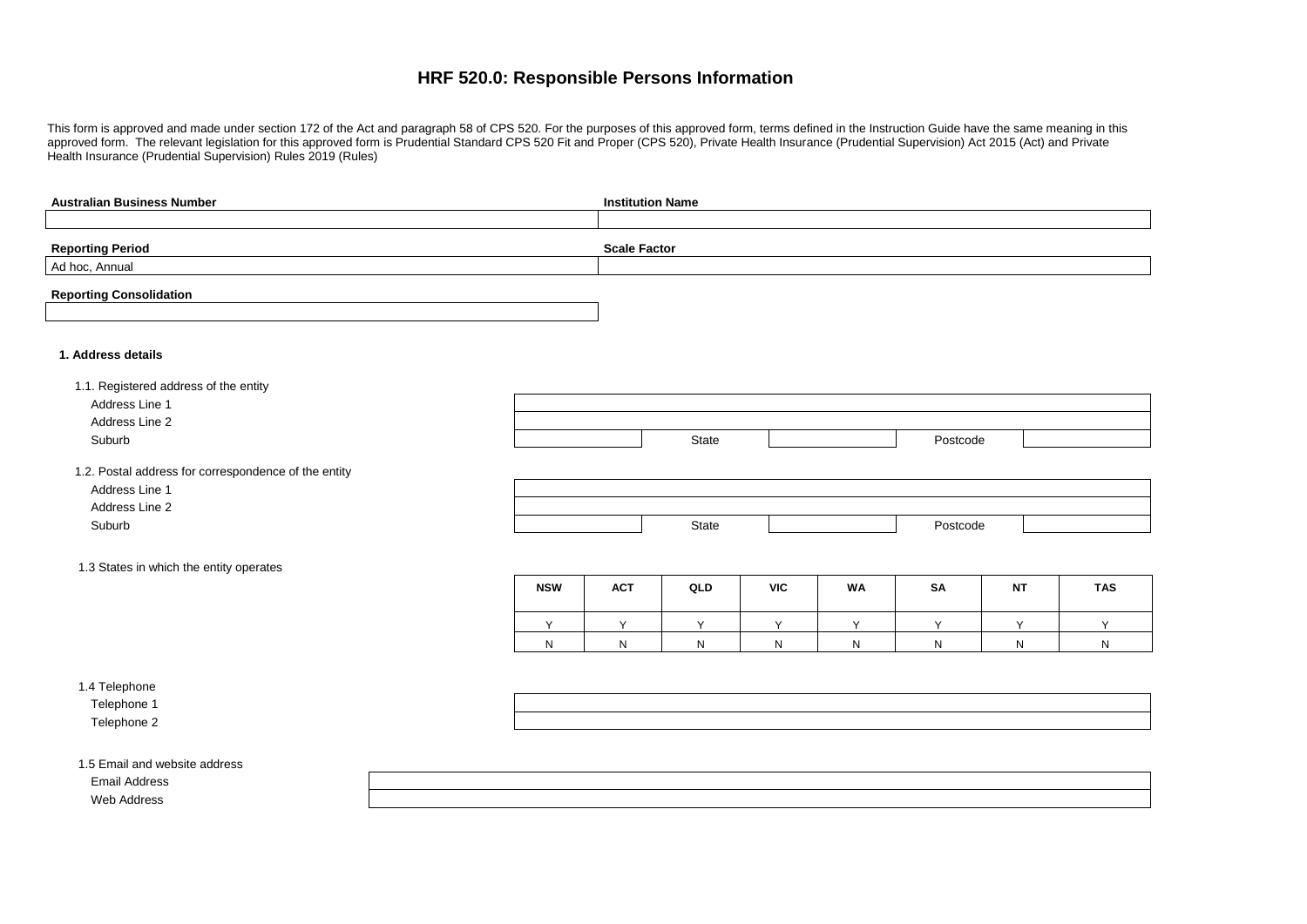#### **2. Responsible persons information**

#### **2.1. Existing responsible persons (i.e. directors, executive officers and senior managers)**

| <b>Title</b><br>(1) | Given<br>names<br>(2) | Family<br>name<br>(3) | Former<br>name(s)<br>(4) | Date of<br>birth<br>(5) | Phone<br>(6) | Email<br>(7) | Type of responsible<br>person<br>(8)                                                                                                  | <b>Position title</b><br>(9) | Main<br>responsibilities<br>(10) | <b>End date</b><br>(11) | <b>Notification</b><br>that person<br>is no longer<br><b>Fit and</b><br>Proper<br>(12) | Asses:<br>under<br>and Pro<br>polic<br>(13) |
|---------------------|-----------------------|-----------------------|--------------------------|-------------------------|--------------|--------------|---------------------------------------------------------------------------------------------------------------------------------------|------------------------------|----------------------------------|-------------------------|----------------------------------------------------------------------------------------|---------------------------------------------|
|                     |                       |                       |                          |                         |              |              |                                                                                                                                       |                              |                                  |                         |                                                                                        |                                             |
|                     |                       |                       |                          |                         |              |              | Director<br>Executive officer: CEO<br>Executive officer: CFO<br>Other executive officer<br>Senior manager<br>Other responsible person |                              |                                  |                         | $\lambda$                                                                              | $\checkmark$                                |
|                     |                       |                       |                          |                         |              |              |                                                                                                                                       |                              |                                  |                         | N                                                                                      | N                                           |



#### **2.2. New responsible persons (i.e. directors, executive officers and senior managers)**

| <b>Title</b> | Given<br>names | <b>Family</b><br>name | Former<br>name(s) | Date of<br>birth | Phone | Email | <b>Type of responsible</b><br>person                                                                                                  | <b>Position title</b> | <b>Main</b><br>responsibilities | <b>Start date</b> | Asses:<br>under<br>and Pro<br>polic |
|--------------|----------------|-----------------------|-------------------|------------------|-------|-------|---------------------------------------------------------------------------------------------------------------------------------------|-----------------------|---------------------------------|-------------------|-------------------------------------|
| (1)          | (2)            | (3)                   | (4)               | (5)              | (6)   | (7)   | (8)                                                                                                                                   | (9)                   | (10)                            | (11)              | (12)                                |
|              |                |                       |                   |                  |       |       |                                                                                                                                       |                       |                                 |                   |                                     |
|              |                |                       |                   |                  |       |       | Director<br>Executive officer: CEO<br>Executive officer: CFO<br>Other executive officer<br>Senior manager<br>Other responsible person |                       |                                 |                   | $\vee$<br>                          |



#### **3. External auditor details**

#### **3.1. Existing appointed auditor**

| <b>Title</b> | <b>Given names</b> | <b>Family name</b> | Date of birth | <b>Phone</b> | Email | <b>Position title</b> | <b>End date</b> | Notification that<br>person is no<br>longer Fit and<br><b>Proper</b> | <b>Audit firm</b> | <b>ABN</b> | <b>Assessed</b><br>under Fit and<br><b>Proper policy</b> |
|--------------|--------------------|--------------------|---------------|--------------|-------|-----------------------|-----------------|----------------------------------------------------------------------|-------------------|------------|----------------------------------------------------------|
| (1)          | (2)                | (3)                | (4)           | (5)          | (6)   | (7)                   | (8)             | (9)                                                                  | (10)              | (11)       | (12)                                                     |
|              |                    |                    |               |              |       |                       |                 | $\lambda$                                                            |                   |            |                                                          |
|              |                    |                    |               |              |       |                       |                 | N.                                                                   |                   |            |                                                          |
|              |                    |                    |               |              |       |                       |                 |                                                                      |                   |            |                                                          |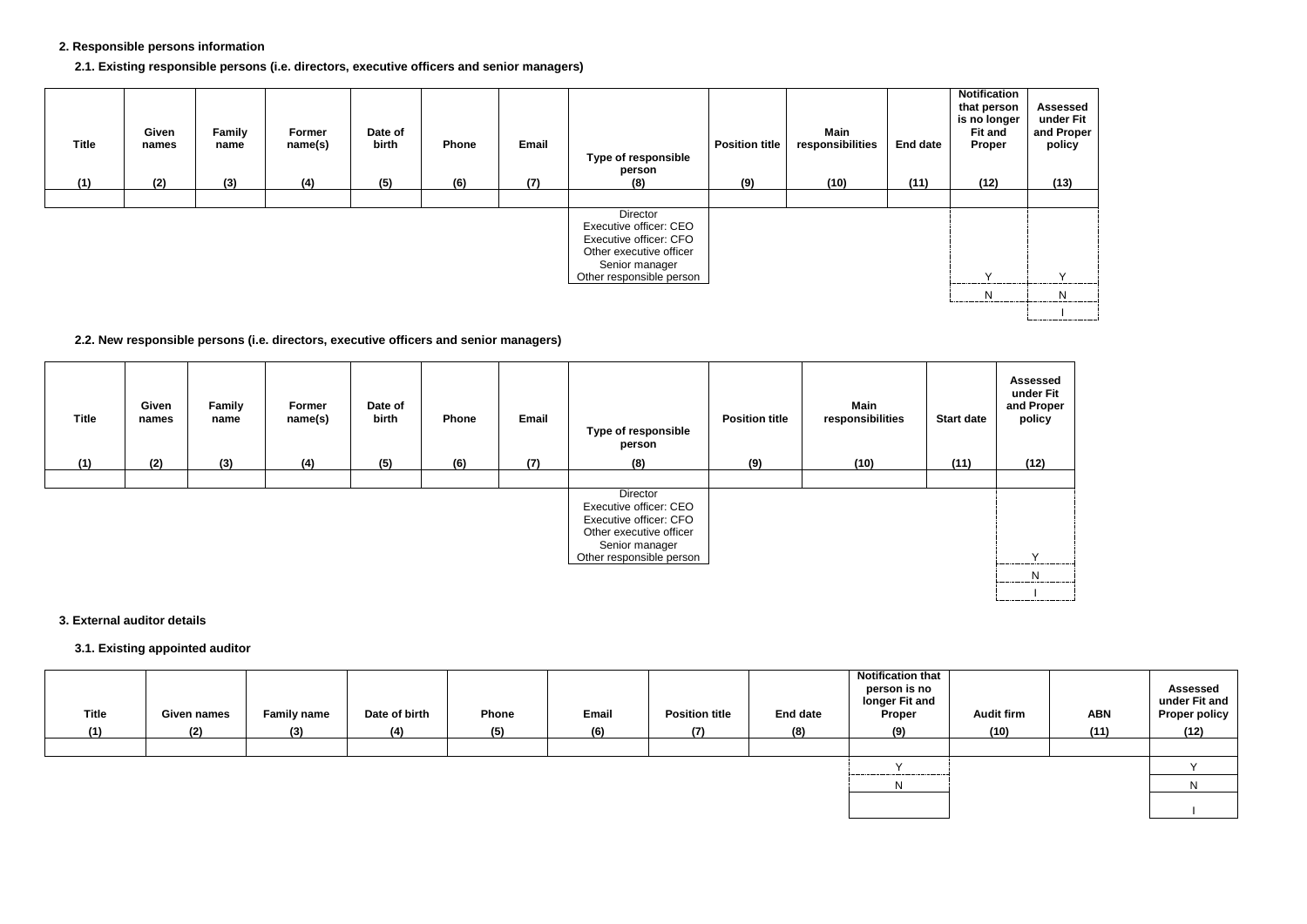| <b>Title</b><br>(1) | <b>Given names</b><br>(2) | <b>Family name</b><br>(3) | Date of birth<br>(4) | Phone<br>(5) | Email<br>(6) | <b>Position title</b><br>(7) | <b>Start date</b><br>(8) | <b>Assessed under</b><br><b>Fit and Proper</b><br>policy<br>(9) | <b>Audit firm</b><br>(10) | <b>ABN</b><br>(11) |
|---------------------|---------------------------|---------------------------|----------------------|--------------|--------------|------------------------------|--------------------------|-----------------------------------------------------------------|---------------------------|--------------------|
|                     |                           |                           |                      |              |              |                              |                          |                                                                 |                           |                    |
|                     |                           |                           |                      |              |              |                              |                          |                                                                 |                           |                    |
|                     |                           |                           |                      |              |              |                              |                          |                                                                 |                           |                    |
|                     |                           |                           |                      |              |              |                              |                          |                                                                 |                           |                    |

# **4. Actuary details**

# **4.1. Existing appointed actuary**

| <b>Title</b><br>(1) | <b>Given names</b><br>(2) | <b>Family name</b><br>(3) | Date of birth<br>(4) | Phone<br>(5) | Email<br>(6) | <b>Position title</b><br>(7) | <b>End date</b><br>(8) | <b>Notification that</b><br>person is no<br>longer Fit and<br><b>Proper</b><br>(9) | Organisation<br>name<br>(10) | <b>ABN</b><br>(11) | <b>Assessed</b><br>under Fit and<br><b>Proper policy</b><br>(12) | <b>Qualifications</b><br>and<br>experience<br>provided to<br><b>APRA</b><br>(13) |
|---------------------|---------------------------|---------------------------|----------------------|--------------|--------------|------------------------------|------------------------|------------------------------------------------------------------------------------|------------------------------|--------------------|------------------------------------------------------------------|----------------------------------------------------------------------------------|
|                     |                           |                           |                      |              |              |                              |                        |                                                                                    |                              |                    |                                                                  |                                                                                  |
|                     |                           |                           |                      |              |              |                              |                        |                                                                                    |                              |                    |                                                                  |                                                                                  |
|                     |                           |                           |                      |              |              |                              |                        |                                                                                    |                              |                    |                                                                  |                                                                                  |
|                     |                           |                           |                      |              |              |                              |                        |                                                                                    |                              |                    |                                                                  |                                                                                  |

| <b>Address for billing:</b> |              |          |
|-----------------------------|--------------|----------|
| Address Line 1              |              |          |
| Address Line 2              |              |          |
| Suburb                      | <b>State</b> | Postcode |

# **4.2. New appointed actuary**

| <b>Title</b> | Given names | <b>Family name</b> | Date of birth | Phone | Email | <b>Position title</b> | <b>Start date</b> | <b>Assessed under</b><br><b>Fit and Proper</b><br>policy | Organisation<br>name | <b>ABN</b> | Qualifications<br>and experience<br>provided to<br><b>APRA</b> |
|--------------|-------------|--------------------|---------------|-------|-------|-----------------------|-------------------|----------------------------------------------------------|----------------------|------------|----------------------------------------------------------------|
| (1)          | (2)         | (3)                | (4)           | (5)   | (6)   | (7)                   | (8)               | (9)                                                      | (10)                 | (11)       | (12)                                                           |
|              |             |                    |               |       |       |                       |                   |                                                          |                      |            |                                                                |
|              |             |                    |               |       |       |                       |                   |                                                          |                      |            |                                                                |
|              |             |                    |               |       |       |                       |                   | $\mathsf{N}$                                             |                      |            |                                                                |

I

# **5. Billing contact information**

| <b>Title</b><br>(4) | Given names<br>(2) | <b>Family name</b><br>(3) | <b>Position title</b><br>(4) | Phone<br>(5) | Email<br>(6) | Fax<br>171 | Preference<br>invoice via n<br>fax<br>(8) |
|---------------------|--------------------|---------------------------|------------------------------|--------------|--------------|------------|-------------------------------------------|
|                     |                    |                           |                              |              |              |            |                                           |

| <b>Preference to receive</b><br>invoice via mail, email,<br>fax |  |  |  |  |  |
|-----------------------------------------------------------------|--|--|--|--|--|
| (8)                                                             |  |  |  |  |  |
|                                                                 |  |  |  |  |  |
| MAIL                                                            |  |  |  |  |  |
| FAX                                                             |  |  |  |  |  |
| EMAIL                                                           |  |  |  |  |  |